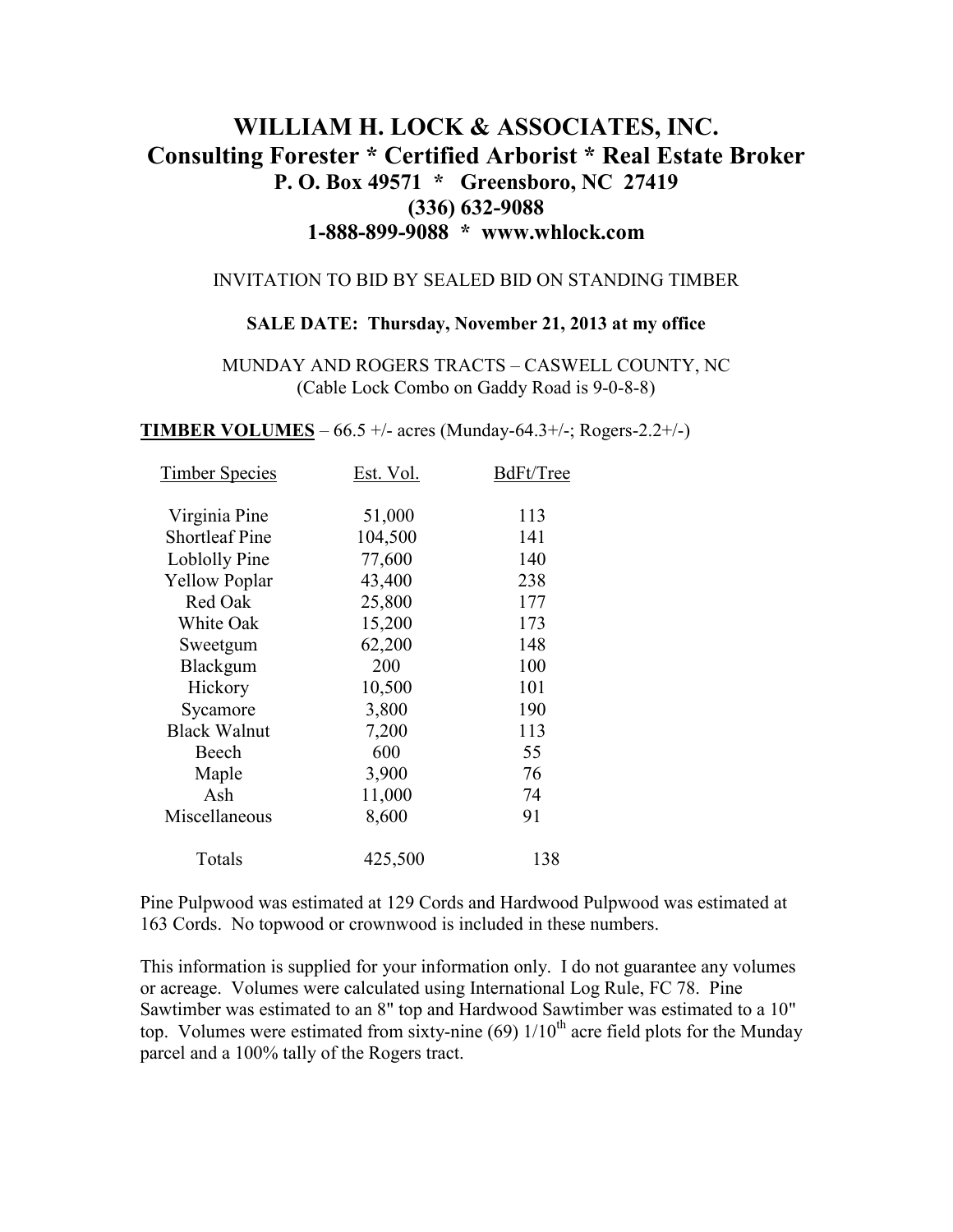Page Two Munday/Rogers Tracts - Timber Sale Sale Date: Thursday – November 21, 2013

# **LOCATION:**

These tracts are located on the north side of Longs Mill Road and the south side of Gaddy Road which is southwest of Semora. See attached location maps.

# **BIDS:**

The Munday/Rogers Tracts are being sold on a lump sum sealed bid basis with one successful bid buying both parcels combined. Bids will be accepted by **regular mail** if received by 5:00 pm on Wednesday, November 20, 2013 **OR** bids will be accepted by **email (whlock@whlock.com), telephone (336-632-9088), fax (336-632-9088), or inperson** at my office until 11:00 am on Thursday, November 21, 2013. At 11:00 am on Thursday, November 21, 2013 all bids received will be recorded. The successful bidder will be notified within 24 hours of the bid openings. A 10% deposit may be requested to be delivered to William H. Lock & Associates, Inc. within 72 hours of the bid opening. The balance of the sales price is to be delivered at the sale closing. The seller reserves the right to refuse or accept any and all bids. Seller will consider all bids. The seller will be responsible for the timber deed preparation, revenue stamps if recorded, and the forestry consultant fees. The buyer will be responsible for all other closing costs. A \$1,000 performance deposit will be payable to W. H. Lock & Associates, Inc. Forestry Trust Account at closing and held in a non-interest bearing trust account until satisfactory completion of logging. WHL & Associates, Inc. will have the express right to use the performance deposit at their sole discretion in order to fulfill any of the Conditions of Sale or obligations of the contract. The performance deposit does not limit the buyer's liability.

# **PLACE OF SALE:**

The timber sale will be held at the office of William H. Lock & Associates, Inc. in Greensboro, NC. The office address is 375 S. Swing Road, Greensboro, NC 27409. Telephone and Fax: 336-632-9088; Email: whlock@whlock.com

# **CONDITIONS OF SALE**:

1. The Buyer shall have 24 months from the date of the timber deed to cut and remove all merchantable timber within the "Sale Areas". "Creek Buffers" have been marked with Blue Paint. No blue painted trees marking the buffer boundaries may be cut and no hardwood trees within these buffers may be cut. Pine may be harvested within the blue painted buffers provided they can be removed based on any existing water quality rules and regulations. All Best Management Practices, Forest Practice Guidelines, and any applicable river basin or watershed regulations would need to be followed. The sale boundaries and property lines are marked with pink or blue flagging. No trees beyond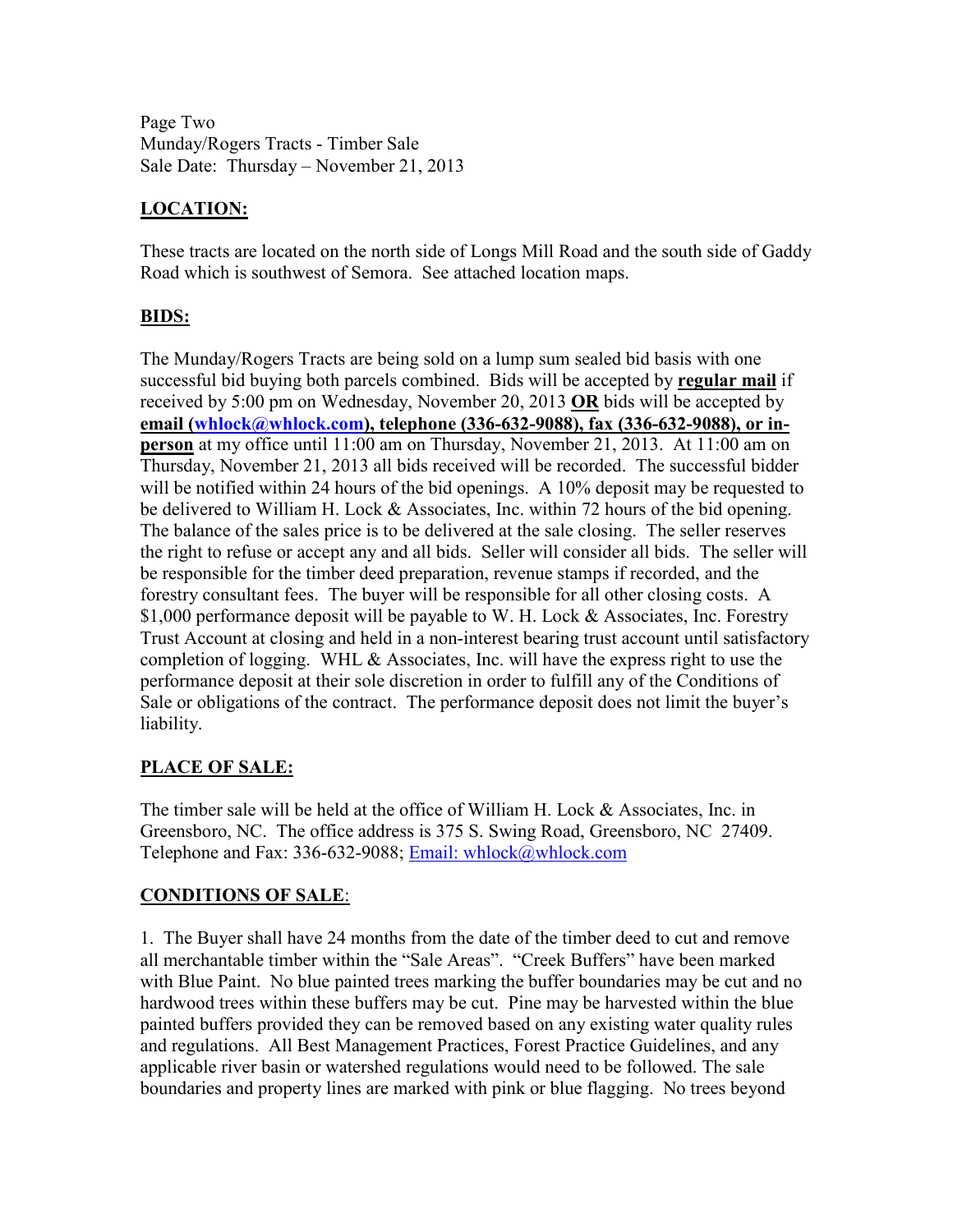Page Three Munday/Rogers Tract - Timber Sale Sale Date: Thursday – November 21, 2013

the flagging are to be harvested. NOTE: Several larger trees have been marked by the landowner with double pink flagging in the general area shown on the Timber Sale Map. These trees are not to be harvested. The scrub areas  $(13.5 + / -$  acres) are included within the actual sale but are not included in the acreage or volume figures.

2. The Buyer shall access the tract from Gaddy Road and Longs Mill Road. All access routes will need to be installed and/or maintained according to all North Carolina Best Management Practices, Forest Practice Guidelines, and any applicable river basin or watershed rules. All roadways must remain open and passable by ordinary traffic at all times. The roadways must be left in similar condition at the completion of the harvesting, operation as they were at the beginning of the harvesting operation, reasonable wear and tear accepted. Call W.H. Lock if there are questions concerning access routes.

3. The Buyer is responsible for maintaining a clean site. No equipment parts, trash, tires or other debris shall be left on the property. It shall be the Buyer's responsibility to clean up any hazardous material or chemical waste spills including but not limited to Diesel Fuel, Hydraulic Fluid, Machine Oil, and/or Gasoline upon the subject property. Responsibility will include any required remediation including but not limited to the removal of contaminated soils.

4. Harvesting operations must not interfere with any farming operations and farming operations must not interfere with any harvesting operations. Decking, loading or hauling will not be permitted in any existing open fields or pastures immediately adjacent to the timber unless approved by William H. Lock & Associates, Inc. If approved, open areas must be free of logging debris, smoothed when completed, and re-seeded if necessary. All loading decks and truck parking areas must be reseeded when the harvesting operation is completed.

5. The Buyer is responsible for following all Federal, State, and local regulations regarding timber harvesting activities. If required, Buyer is responsible for obtaining any necessary permits or licenses required for timber harvesting. All logging operations must conform to North Carolina Best Management Practices, Forest Practices Guidelines, and any applicable river basin or watershed rules. In the event that a non-compliance situation is identified on the tract as a result of the harvesting operation, William H. Lock & Associates, Inc. will have the express right to suspend the harvesting operation until the situation is brought into compliance. No trees or other logging debris shall be left in or across the property boundary, sale cutting lines or access roads and paths.

6. All necessary property lines, corners and sale harvest boundaries have been marked with pink or blue flagging. No flagged or painted trees denoting the property and/or sale